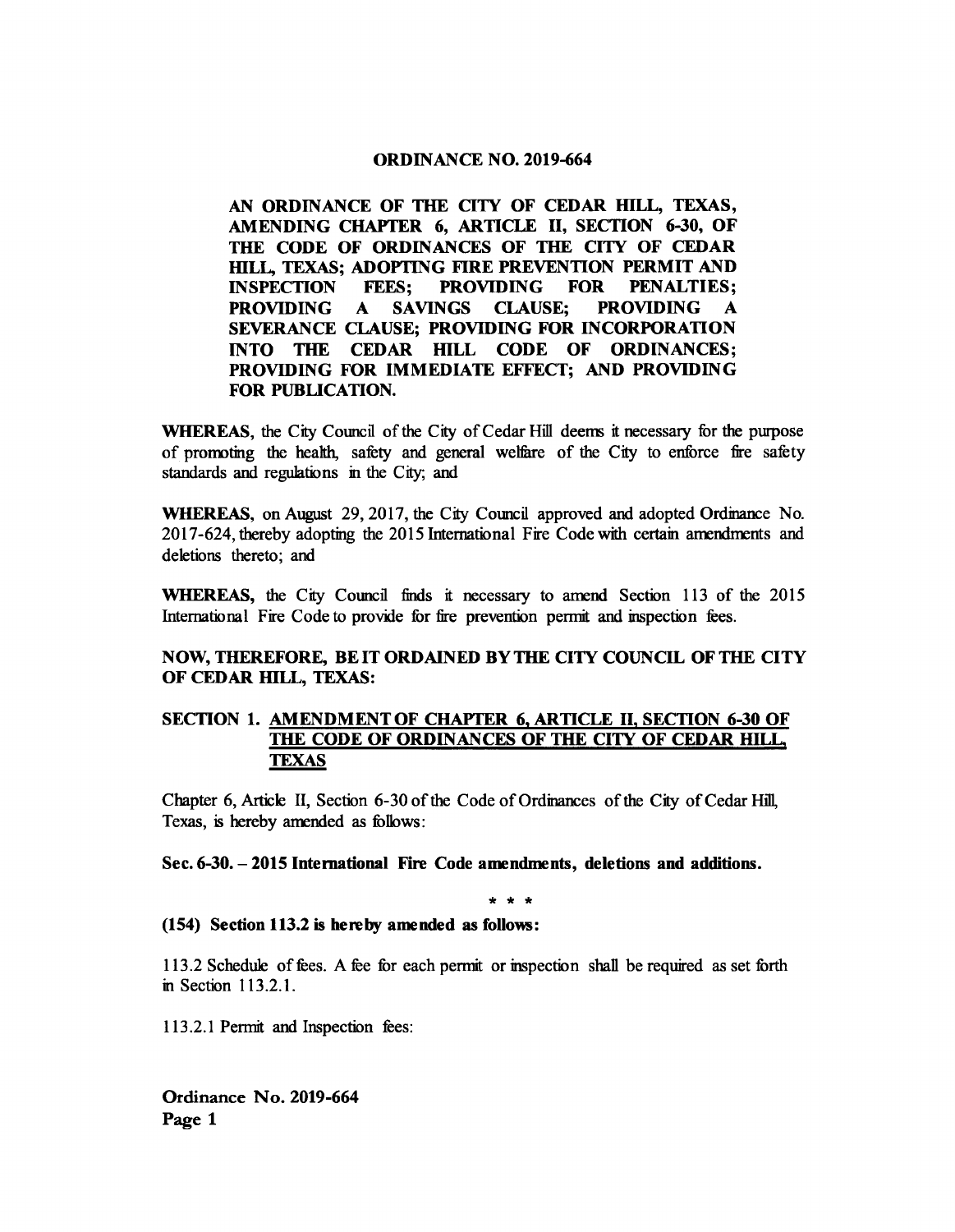- 1. Fire Protection Equipment and Installation Permit: 1. 5% of Cost of Equipment and Installation Costs
- 2. Special Locking Systems Permit: \$75.00
- 3. Trench Burning Permit (when allowed): \$300.00
- 4. Carnival Fire Protection Systems Permit: \$250.00
- 5. Hot Works/Cutting and Welding Permit: \$75.00
- 6. High Pile Storage Permit: 75. 00
- 7. Fireworks Permit (does not include personnel or apparatus): \$400.00
- 8. Pyrotechnics (Other) Permit (does not include personnel or apparatus): \$200.00
- 9. Hazardous Materials Permit: \$200.00
- 10. Spray Booth Installation Permit: \$75.00
- 11. Tent Permit: \$ 50.00
- 12. Propane Tank Installation Permit (as per NFPA 58 guidelines): \$75.00
- 13. Open Flame Cooking Permit: \$50.00
- 14. Underground Storage Tank Installation/Removal Permit (per tank): \$100.00
- 15. Food Truck Inspection Permit: \$75.00
- 16. Fire Inspection Before/After Hours Testing (2 hour minimum) \$75.00 per hour
- 17. Standby personnel for fireworks and other pyrotechnics displays and special events if deemed necessary in the interest public safety: \$ 50.00 per hour minimum two hours). The minimum number of personnel shall be set by the fire chief or fire marshal.
- 18. Standby equipment for fireworks and other pyrotechnics displays and special events: Based on the most current edition of FEMA's Schedule of Equipment Rates.
- 113.2.2. Plan review fees:
- 1. Plan review required by changes, additions or revisions to plans: \$ \$ 75. 00 per hour one- hour minimum).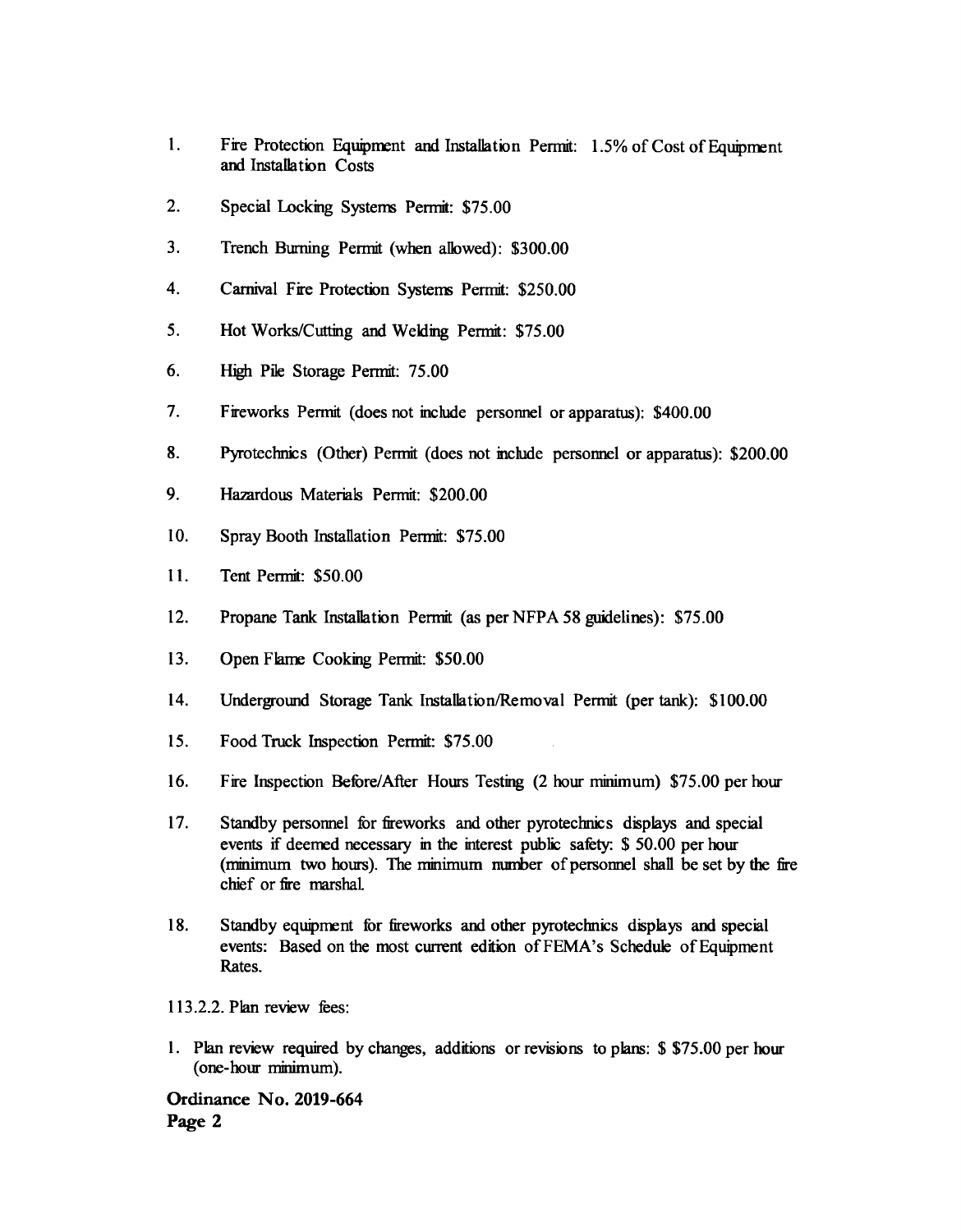- 2. For use of outside consultants for plan review: actual costs.
- 3. For use of outside consultants for plan review, inspections, or both: actual costs.

### 155) Section 113.3 is hereby amended as follows:

113. 3. Work, activity or operation in absence of required permit or inspection.

Any person, firm, partnership, corporation, association, or other entity who commences any work, activity or operation regulated by this code before obtaining the necessary permits and/or inspections, shall be deemed guilty of <sup>a</sup> misdemeanor and, upon conviction thereof, shall be fined in the sum of not more than \$2,000.00 Each day work, activity or operation continues shall constitute a separate, punishable offense. The fire chief or fire marshal will have the authority to impose a double fee permit on violators who perform installations or maintenance on fire protection equipment without required permits in addition to or lieu of the above stated \$2,000.00 fine.

## SECTION 2. SAVINGS CLAUSE

In the event that any other Ordinance of the City of Cedar Hill, Texas, heretofore enacted is found to conflict with the provisions of the Ordinance, this Ordinance shall prevail.

## SECTION 3. SEVERANCE CLAUSE

If any section, subsection, sentence, clause, phrase or portion ofthis Ordinance is for any reason held invalid or unconstitutional by any court of competent jurisdiction, such shall be deemed a separate, distinct and independent provision and such holding shall not affect the validity of the remaining portions thereof

### SECTION 4. INCORPORATION INTO CODE OF ORDINANCES

The provisions of this ordinance shall be included and incorporated in the Code of Ordinances, City of Cedar Hill, Texas, as an addition, amendment thereto, and shall be appropriately renumbered to conform to the uniform numbering system of the Code.

## SECTION 5. EFFECTIVE DATE

Because of the nature of interest and safeguard sought to be protected by this Ordinance and in the interest of health, safety and welfare of the citizens of the City of Cedar Hill, Texas, this Ordinance shall take effect immediately after passage, approval and publication, as required by law.

SECTION 6. PUBLICATION